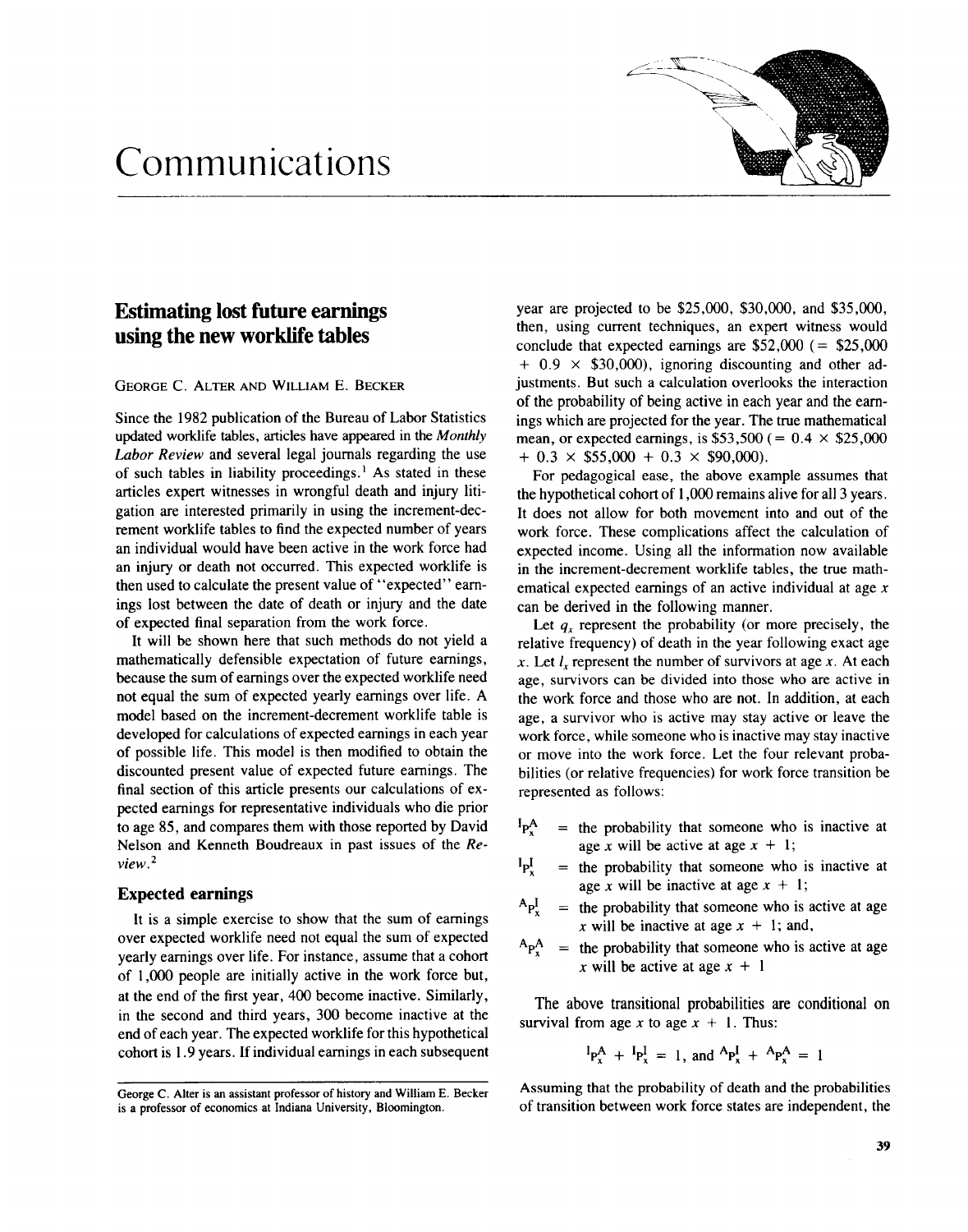number of inactive survivors at age  $x + 1$  (that is,  $l_{x+1}$ ) and the number of active survivors at age  $x + 1$  ( $^{A}l_{x+l}$ ) can now be defined as:

$$
{}^{I}l_{x+1} = (1 - q_x) ({}^{I}l_{x} {}^{I}p_{x}^{I} + {}^{A}l_{x} {}^{A}p_{x}^{I});
$$
 and  

$$
{}^{A}l_{x+1} = (1 - q_x) ({}^{I}l_{x} {}^{I}p_{x}^{A} + {}^{A}l_{x} {}^{A}p_{x}^{A})
$$
  
where  $l_{x} = {}^{I}l_{x} + {}^{A}l_{x}$ , and  $l_{x+1} = l_{x} (1 - q_{x}).$ 

As in the published increment-decrement worklife tables, these formulas yield:

Expected work-

life for persons active at age  $x$  $\overline{M}$ =  $(1)^{A}l_{x}$ )  $\sum_{n=0}$   $[(1 - q_{x+n})]$  $(^{A}l_{x+n}^{\text{A}}P_{x+n}^{A} + 0.5^{A}l_{x+n}^{\text{A}}P_{x+n}^{I}$  $+ 0.5^{I}l_{x+n}^{I}P_{x+n}^{A}$  +  $0.5^{A}l_{x+n}q_{x+n}$ 

where  $M$  is the number of ages remaining after age  $x$  until the cohort is extinguished.

The above formula for expected worklife is based on a cohort that dies out over  $x + M + 1$  years. At age x, for each of the remaining  $M + 1$  years, there are four terms over which yearly summation takes place. The first three terms refer to persons who survive to the next year of age. Among these survivors there are those who are active at the start of the year and stay active for a full year. For this group,  $(1 - q_{x+n})(A_{k+n}A_{p_{x+n}})$  is the total number of active years accumulated between ages  $x + n$ and  $x + n + 1$ . Persons who survive the year, but move from active to inactive or from inactive to active status, are assumed to be active for one-half year. Thus  $(1-q_{x+n})(0.5^{11}l_{x+n}P_{x+n})$  and  $(1-q_{x+n})(0.5^{11}l_{x+n}P_{x+n})$ are the total numbers of active years accumulated in year  $x$ + *n* by individuals who live to age  $x + n + 1$ , and who make midyear work force transitions from either active to inactive or inactive to active status, respectively. Persons who were active at the beginning of the year and die in the interval are also considered active for one-half year. Thus,  $0.5<sup>A</sup>l<sub>x+n</sub>q<sub>x+n</sub>$  is the total number of active years between years  $x + n$  and  $x + n + 1$  for individuals who are assumed to die at age  $x + n + 0.5$ .

Unlike the simpler mortality tables, the increment-decrement model poses an added complication in the formulation of expected worklife which has implications for calculating expected earnings: The values for survivors by age and work force status depend upon the age at which one begins the computations and the distribution of persons by work force status at that age. In a mortality table, any arbitrary value for  $l_0$  will yield the same expectation of life for each successive age. In the increment-decrement table, one must set either the active or inactive population to zero at the starting age . For example, the expected working life for persons inactive at age 16 is computed by setting  $l_{16}$  =

1,000 and  $^{A}l_{16} = 0$ . The associated  $^{l}l_{x}$  and  $^{A}l_{x}$  can then be computed from these two initial values. If one starts at age 17, or calculates the table for persons out of the work force at age 16, all of the  $l_x$  and  $l_x$  values will change.

Expected earnings at age  $x$  are calculated by introducing annual earnings. Let total annual earnings in year  $x(y<sub>x</sub>)$  be paid in two equal biannual payments . The payments to persons changing work force status during a year can be approximated by assuming that a person who becomes inactive or dies is active for the first half of the year, and that a person who is inactive and becomes active has earnings in the last half of the year. Under these conditions:

Expected earnings for active person for active person =  $(1)^{A}l_{x}$ )  $\sum_{n=0}$  [(1 - q<sub>x+n</sub>) at age x

$$
(A_{\chi+n}A_{P_{\chi+n}^{A}}y_{\chi+n} + 0.5A_{\chi+n}A_{P_{\chi+n}^{B}}y_{\chi+n} + 0.5^{I}I_{\chi+n}I_{P_{\chi+n}^{B}}y_{\chi+n}) + 0.5^{A}I_{\chi+n}q_{\chi+n}y_{\chi+n}
$$

As does the formula for expected worklife, this formula for expected earnings describes four groups who work (or, more precisely, are active) for different portions of the year between ages  $x + n$  and  $x + n + 1$ . Years of work, however, are now evaluated in terms of total dollars earned by each of the four groups .

The above formula for calculating expected earnings involves an assumption either that time has no value, or that productivity and inflation gains are exactly offset by the market rate of interest. While some expert witnesses still advocate the use of such a "total offset method,"<sup>3</sup> courts today will accept the discounting of future earnings to reflect the net time value of money.<sup>4</sup> The expected earnings equation can be modified to accommodate discounting by defining either a continuous compounding rate  $(r)$  or its annual discount rate equivalent (d), that is,  $1 + d^{-n} = e^{nr}$ . (For instance, if the annual rate of discount is 11 percent, its continuous compounding equivalent is 10.44 percent.) The present value of expected earnings for an active person at age  $x$ , in continuous discounting form is:

$$
(1)^{A}l_{x}) \sum_{n=0}^{M} \{ (1 - q_{x+n})
$$
  
\n
$$
[0.5^{A}l_{x+n}^{A}P_{x+n}^{A}y_{x+n}(e^{(n+.5)r} + e^{(n+1)r})
$$
  
\n
$$
+ 0.5^{A}l_{x+n}^{A}P_{x+n}^{I}y_{x+n}e^{(n+.5)r}
$$
  
\n
$$
+ 0.5^{I}l_{x+n}^{I}P_{x+n}^{A}y_{x+n}e^{(n+1)r}]
$$
  
\n
$$
+ 0.5^{A}l_{x+n}q_{x+n}y_{x+n}e^{(n+1)r}
$$

Corresponding expressions for the expected worklife, expected earnings, and present value of expected earnings for persons inactive at age  $x$  can be derived in a similar way.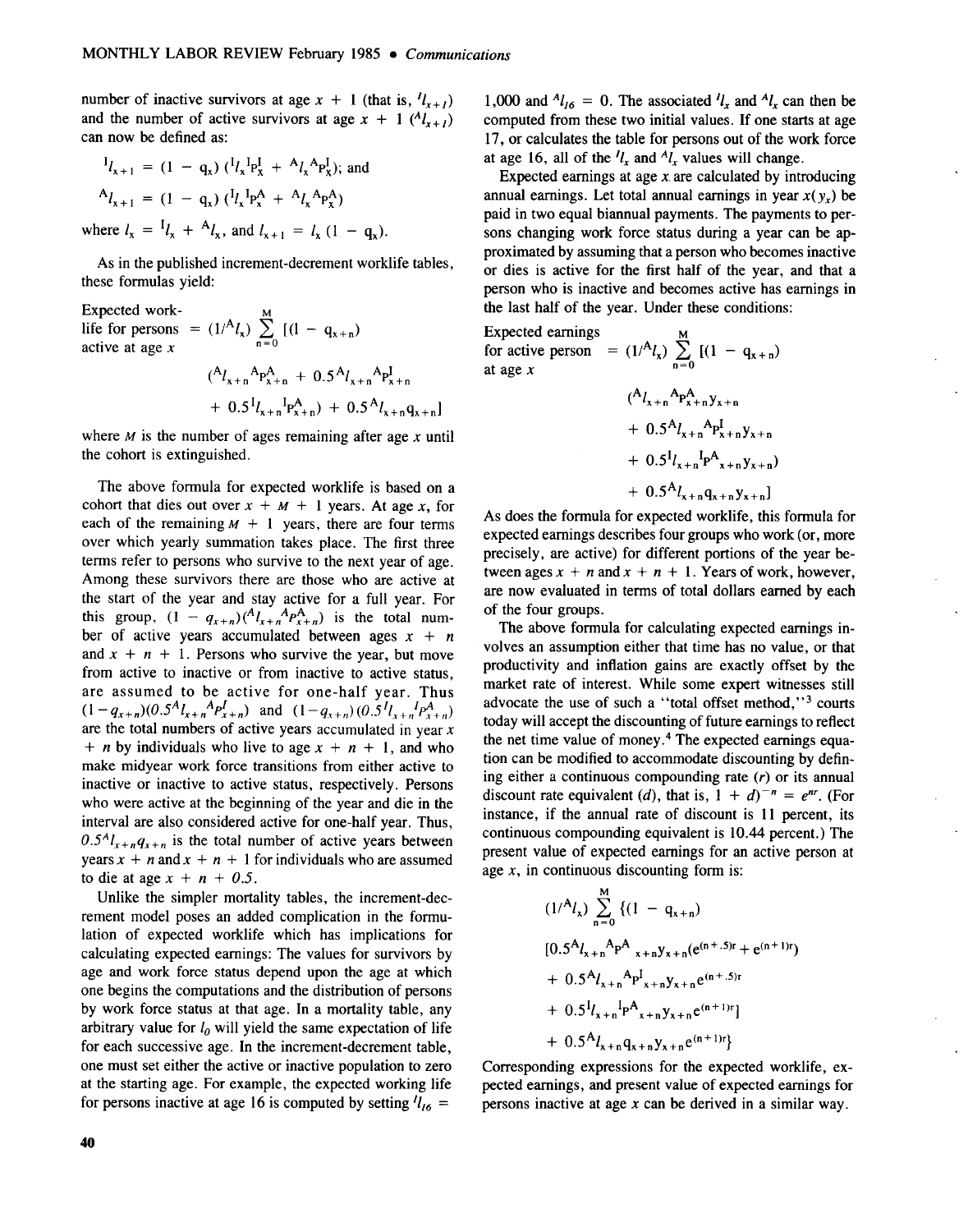#### Calculation procedures

In her comment on Boudreaux's and Nelson's methods for adjusting the worklife tables to estimate lost earnings, Shirley Smith notes that "frequently, economists want to look past the lifetime-worklife expectancy figure to study the timing of the potential earnings stream ." Here we argue that in the calculation of expected lost earnings it is not sufficient to know the "median number of years until final separation," as defined by Nelson; to adjust this figure by assuming that activity is evenly spread over the entire period until retirement, as suggested by Boudreaux; or to know any other single number that represents the possible length of time that a person will be active . A true mathematical expectation of lost earnings requires knowledge of the timing of probable activity and of the potential (nominal or discounted) earnings during the period of probable activity .

Because the timing of probable activity is sensitive to both the initial work force status and the age of an individual, our development of the true mathematical expected earnings, unlike the approaches of Nelson and Boudreaux, emphasizes an active or inactive starting point. To assess the consequences of this distinction, consider the example provided by Boudreaux . A man age 30 with annual earnings of \$25,000 (using a current market interest rate of 11 percent and an annual earnings increase of 4.5 percent) has a present value of "expected" earnings of \$332,913, by the worklife table estimate of 29.2 years of remaining worklife for the entire population. Using Nelson's 31.5 years to final separation criterion, the present value of "expected" earnings is \$341,857 . Boudreaux's 7.3-percentage reduction criterion drops this estimate to \$316,901 . However, our calculations show that the true mathematical present value of expected earnings for an active man at age 30 is \$319,397, and for an inactive man at age 30 it is \$273,535 .

In some cases, one might wish to ignore initial work force status. A weighted average of our active and inactive estimates can be obtained by using the proportions of men active and inactive at the initial age. In the above example of a man at age 30, this average present value of expected earnings is \$316,502, which compares favorably to Boudreaux's estimate of \$316,901 . Given the ease of using Boudreaux's adjustment method, one might question the practical value of using our more complicated true mathematical expectation method.

Unfortunately, Boudreaux's approximation is close to the true mathematical expectation only for younger men. His assumption that inactivity is spread evenly over the entire period until retirement is inappropriate at older ages, when the proportion that are inactive rises rapidly. For a younger person, changes in expected earnings caused by increasing probabilities of inactivity later in life are mitigated by high

| Age                    | Rate of - |                    | Status in next year for survivors - |                 |                    |                    |                     | Rate of -       |              | Status in next year for survivors - |                 |                   |               |
|------------------------|-----------|--------------------|-------------------------------------|-----------------|--------------------|--------------------|---------------------|-----------------|--------------|-------------------------------------|-----------------|-------------------|---------------|
|                        | Survival  | <b>Death</b>       | Active at age x                     |                 | Inactive at age x  |                    | Age                 | <b>Survival</b> | <b>Death</b> | Active at age x                     |                 | Inactive at age x |               |
|                        |           |                    | <b>Active</b>                       | <b>Inactive</b> | <b>Inactive</b>    | <b>Active</b>      |                     |                 |              | Active                              | <b>Inactive</b> | <b>Inactive</b>   | <b>Active</b> |
| 16.                    | 0.99870   | 0.00130            | 0.73633                             | 0.26367         | 0.70348            | 0.29652            | 51.                 | 0.99090         | 0.00910      | 0.97211                             | 0.02789         | 0.84637           | 0.15363       |
|                        | 0.99848   | 0.00152            | 0.83598                             | 0.16402         | 0.73269            | 0.26731            | 52.111              | 0.99005         | 0.00995      | 0.97115                             | 0.02885         | 0.86455           | 0.13545       |
|                        | 0.99832   | 0.00168            | 0.82814                             | 0.17186         | 0.68197            | 0.31803            | $53.$               | 0.98919         | 0.01081      | 0.96918                             | 0.03082         | 0.88187           | 0.11813       |
|                        | 0.99821   | 0.00179            | 0.82234                             | 0.17766         | 0.63228            | 0.36772            | 54.                 | 0.98829         | 0.01171      | 0.96582                             | 0.03418         | 0.89427           | 0.10573       |
| 20.1111                | 0.99810   | 0.00190            | 0.86112                             | 0.13888         | 0.60466            | 0.39534            | $55.$               | 0.98737         | 0.01263      | 0.96144                             | 0.03856         | 0.89962           | 0.10038       |
|                        |           |                    |                                     |                 |                    |                    | $56.$               | 0.98634         | 0.01366      | 0.95790                             | 0.04210         | 0.90767           | 0.09233       |
| 21.                    | 0.99800   | 0.00200            | 0.88646                             | 0.11354         | 0.59445            | 0.40555            | $57.$               | 0.98509         | 0.01491      | 0.94989                             | 0.05011         | 0.91160           | 0.08840       |
| 22.                    | 0.99793   | 0.00207            | 0.90865                             | 0.09135         | 0.59370            | 0.40630            | 58.1111             | 0.98353         | 0.01647      | 0.93407                             | 0.06593         | 0.91543           | 0.08457       |
| 23.                    | 0.99792   | 0.00208            | 0.92901                             | 0.07099         | 0.58156            | 0.41844            | 59.11111            | 0.98174         | 0.01826      | 0.91500                             | 0.08500         | 0.92765           | 0.07235       |
| 24.                    | 0.99795   | 0.00205            | 0.94483                             | 0.05517         | 0.57096            | 0.42904            | $60.$               | 0.97974         | 0.02026      | 0.88540                             | 0.11460         | 0.93765           | 0.06235       |
|                        | 0.99799   | 0.00201            | 0.95668                             | 0.04332         | 0.56366            | 0.43634            |                     |                 |              |                                     |                 |                   |               |
| 25.                    |           | 0.00197            | 0.96503                             | 0.03497         | 0.56330            | 0.43670            | 61.7.7.7.7.7.7      | 0.97769         | 0.02231      | 0.85444                             | 0.14556         | 0.94056           | 0.05944       |
|                        | 0.99803   | 0.00193            | 0.97052                             | 0.02948         | 0.56318            | 0.43682            | 62.1111             | 0.97571         | 0.02429      | 0.82607                             | 0.17393         | 0.94039           | 0.05961       |
|                        | 0.99807   | 0.00190            | 0.97424                             | 0.02576         | 0.56642            | 0.43358            | 63.                 | 0.97389         | 0.02611      | 0.79895                             | 0.20105         | 0.94124           | 0.05876       |
| 28.11111               | 0.99810   |                    |                                     | 0.02386         | 0.58214            | 0.41786            | 64.                 | 0.97217         | 0.02783      | 0.76808                             | 0.23192         | 0.94353           | 0.05647       |
|                        | 0.99812   | 0.00188            | 0.97614                             |                 |                    |                    | $65.$               | 0.97042         | 0.02958      | 0.73537                             | 0.26463         | 0.94273           | 0.05727       |
|                        | 0.99814   | 0.00186            | 0.97908                             | 0.02092         | 0.60012            | 0.39988            |                     | 0.96846         | 0.03154      | 0.71640                             | 0.28360         | 0.94702           | 0.05298       |
|                        |           |                    |                                     |                 |                    |                    | 66.<br>$67.$        | 0.96612         | 0.03388      | 0.70816                             | 0.29184         | 0.95150           | 0.04850       |
|                        | 0.99814   | 0.00186            | 0.98082                             | 0.01918         | 0.61932            | 0.38068            |                     |                 | 0.03675      | 0.69670                             |                 | 0.95379           | 0.04621       |
| 32.                    | 0.99811   | 0.00189            | 0.98212                             | 0.01788         | 0.65411            | 0.34589            | 68.                 | 0.96325         |              |                                     | 0.30330         |                   |               |
|                        | 0.99803   | 0.00197            | 0.98295                             | 0.01705         | 0.67299            | 0.32701            | $69.$               | 0.95987         | 0.04013      | 0.69525                             | 0.30475         | 0.95789           | 0.04211       |
| 34.                    | 0.99792   | 0.00208            | 0.98414                             | 0.01586         | 0.68539            | 0.31461            |                     | 0.95623         | 0.04377      | 0.68951                             | 0.31049         | 0.96207           | 0.03793       |
| 35.                    | 0.99778   | 0.00222            | 0.98545                             | 0.01455         | 0.70813            | 0.29187            |                     |                 |              |                                     |                 |                   |               |
| $36.$                  | 0.99761   | 0.00239            | 0.98600                             | 0.01400         | 0.73233            | 0.26767            | 71.11.111.11        | 0.95239         | 0.04761      | 0.68370                             | 0.31630         | 0.96371           | 0.03629       |
| 37.                    | 0.99743   | 0.00257            | 0.98645                             | 0.01355         | 0.75924            | 0.24076            | 72.                 | 0.94816         | 0.05184      | 0.67571                             | 0.32429         | 0.96540           | 0.03460       |
|                        | 0.99723   | 0.00277            | 0.98710                             | 0.01290         | 0.75448            | 0.24552            | 73.111              | 0.94351         | 0.05649      | 0.66528                             | 0.33472         | 0.96817           | 0.03183       |
| $39.$                  | 0.99700   | 0.00300            | 0.98629                             | 0.01371         | 0.75752            | 0.24248            | 74.                 | 0.93844         | 0.06156      | 0.66368                             | 0.33632         | 0.97240           | 0.02760       |
| 40.                    | 0.99675   | 0.00325            | 0.98477                             | 0.01523         | 0.75835            | 0.24165            | $75.$               | 0.93297         | 0.06703      | 0.64235                             | 0.35765         | 0.96161           | 0.03839       |
|                        |           |                    |                                     |                 |                    |                    | $76.$               | 0.92714         | 0.07286      | 0.46071                             | 0.53929         | 0.56857           | 0.43143       |
| 41.11.11.11.11.1       | 0.99645   | 0.00355            | 0.98388                             | 0.01612         | 0.75415            | 0.24585            | $77.$               | 0.92100         | 0.07900      | 0.00000                             | 1.00000         | 1.00000           | 0.00000       |
|                        | 0.99612   | 0.00388            | 0.98391                             | 0.01609         | 0.75912            | 0.24088            | 78.                 | 0.91461         | 0.08539      | 0.00000                             | 1.00000         | 1.00000           | 0.00000       |
|                        | 0.99575   | 0.00425            | 0.98295                             | 0.01705         | 0.76601            | 0.23399            |                     | 0.90805         | 0.09195      | 0.00000                             | 1.00000         | 1.00000           | 0.00000       |
| a para para<br>44.     | 0.99533   | 0.00467            | 0.98170                             | 0.01830         | 0.76927            | 0.23073            | 80.                 | 0.90148         | 0.09852      | 0.00000                             | 1.00000         | 1.00000           | 0.00000       |
| 45.7777                | 0.99488   | 0.00512            | 0.98111                             | 0.01889         | 0.77840            | 0.22160            |                     |                 |              |                                     |                 |                   |               |
|                        | 0.99438   | 0.00562            | 0.98059                             | 0.01941         | 0.78560            | 0.21440            | 81.7.7.7.7.7        | 0.89513         | 0.10487      | 0.00000                             | 1.00000         | 1.00000           | 0.00000       |
| 46.<br>a dia dia dia d |           |                    |                                     | 0.02163         | 0.81025            | 0.18975            | 82.<br>a da da da d | 0.88943         | 0.11057      | 0.00000                             | 1.00000         | 1.00000           | 0.00000       |
| 47.                    | 0.99382   | 0.00618            | 0.97837                             |                 | 0.82041            |                    | 83.                 | 0.88503         | 0.11497      | 0.00000                             | 1.00000         | 1.00000           | 0.00000       |
|                        | 0.99319   | 0.00681            | 0.97601                             | 0.02399         |                    | 0.17959<br>0.16962 | 84.                 | 0.88298         | 0.11702      | 0.00000                             | 1.00000         | 1.00000           | 0.00000       |
| 49.<br>.1              | 0.99249   | 0.00751<br>0.00828 | 0.97529<br>0.97388                  | 0.02471         | 0.83038<br>0.83728 | 0.16272            | 85.                 | 0.00000         | 1.00000      | 0.00000                             | 1.00000         | 1.00000           | 0.00000       |